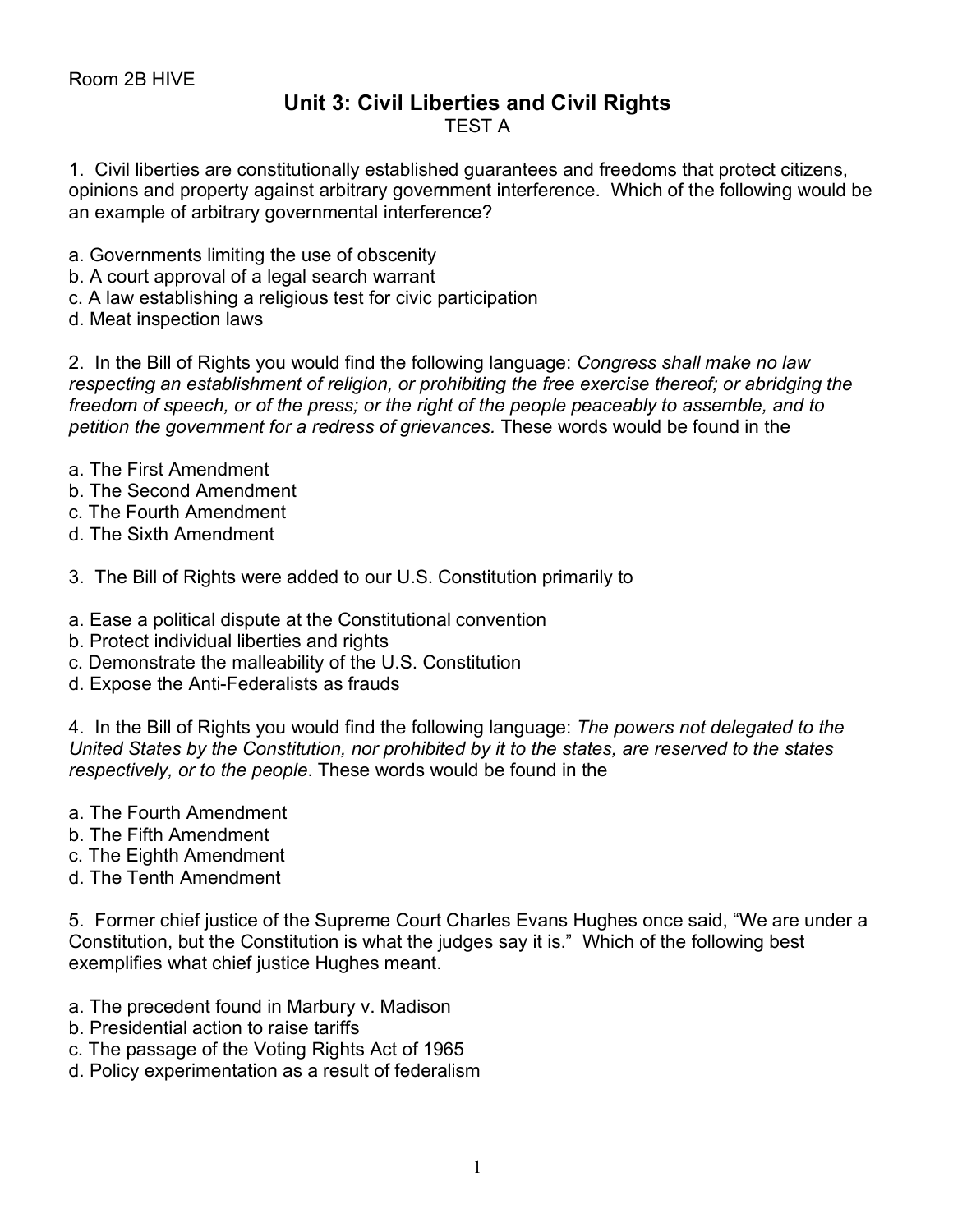6. The police entered Tom's apartment without a legal warrant based upon an informant's tip that illegal drugs were present. Drugs were found. At trial the judge agreed with Tom's attorney who claimed the evidence was inadmissible. What legal principle did the judge base her opinion on?

- a. The establishment clause
- b. The exclusionary rule
- c. Eminent domain
- d. Ex Post Facto Laws

7. All of the following types of protections can be found in the Bill of Rights EXCEPT

- a. Political rights
- b. Religious rights
- c. Police powers
- d. Suffrage extensions

8. "Pleading the Fifth" has become almost cliché. Which of the following best exemplifies this practice?

- a. Despite pressure from the police, Tom remained silent during questioning.
- b. Officer Friendly must first obtain a legal warrant to enter Tom's house.
- c. Tom was provided an attorney even though he could not afford one.

d. Tom's execution was granted a stay due to his persuasive arguments.

9. The Supreme Court held that any suspect put in custody by authorities must first be informed of their rights in this case:

- a. *Mapp* v. *Ohio* (1961)
- b. *Riley* v. *California* (2014)
- c. *Miranda* v. *Arizona* (1966)
- d. *Roe* v. *Wade* (1973)

10. *Gideon* v. *Wainwright* (1963) made certain the right to an attorney. The government must provide legal counsel not only in federal cases but also in state cases. This landmark case was rooted in the

- a. The Fourth Amendment
- b. The Fifth Amendment
- c. The Sixth Amendment
- d. The Tenth Amendment

11. A look at recent court precedent regarding capital punishment would support the following quotes:

- a. "Government is accountable to Darwin not to Newton," Woodrow Wilson.
- b. "The evils we experience flow from the excess of democracy," Elbridge Gerry.
- c. "Government even in its best state is but a necessary evil," Thomas Paine.
- d. "Politics is the art of the possible," Anonymous.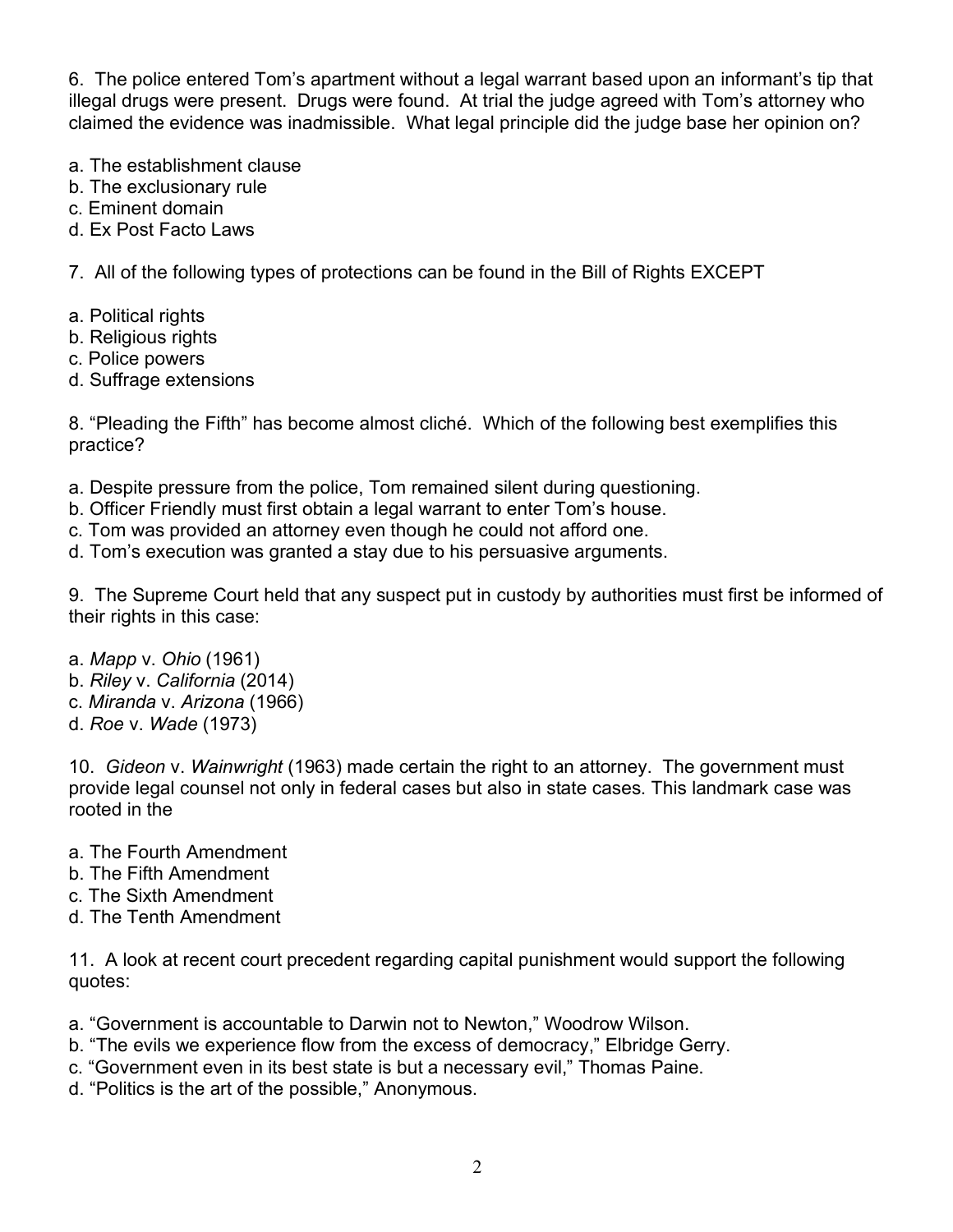12. When more and more state legislatures limit capital punishment what principle of our government is exemplified?

- a. Separation of powers
- b. Checks and balances
- c. Federalism
- d. Limited government

13. The first Congress added a Bill of Rights to the original Constitution. The Bill of Rights was added to increase the loyalty of the people. What fundamental worry did the Bill of Rights address?

- a. A national government that was too strong
- b. A central government that was too weak
- c. A national government that could not tax
- d. State governments with not enough power
- 14. The primary goal of the Bill of Rights when it was ratified was to
- a. Limit the power of the central government
- b. Increase the power of the central government
- c. Divide power between federal and state governments
- d. Itemize the peoples' fundamental liberties

15. Which of the following civil liberties have been granted a preferred position by the U.S. Supreme Court?

- a. Freedom of speech
- b. Freedom of press
- c. Freedom of religion
- d. Freedom of assembly

16. The U.S. Supreme Court in *District of Columbia* v. *Heller (2008)* argued:

*Undoubtedly some think that the Second Amendment is outmoded in a society where our standing army is the pride of our Nation, where well-trained police forces provide personal security, and where gun violence is a serious problem. That is perhaps debatable, but what is not debatable is that it is not the role of this Court to pronounce the Second Amendment extinct.*

What was the pragmatic effect of this court precedent?

- a. The 2nd Amendment still allows for strict prohibitions against private gun ownership
- b. The 2nd Amendment does not endorse violence but it does mandate a strong standing army
- c. The 2nd Amendment empowers state militias only
- d. The 2nd Amendment extends the right to own handguns to individuals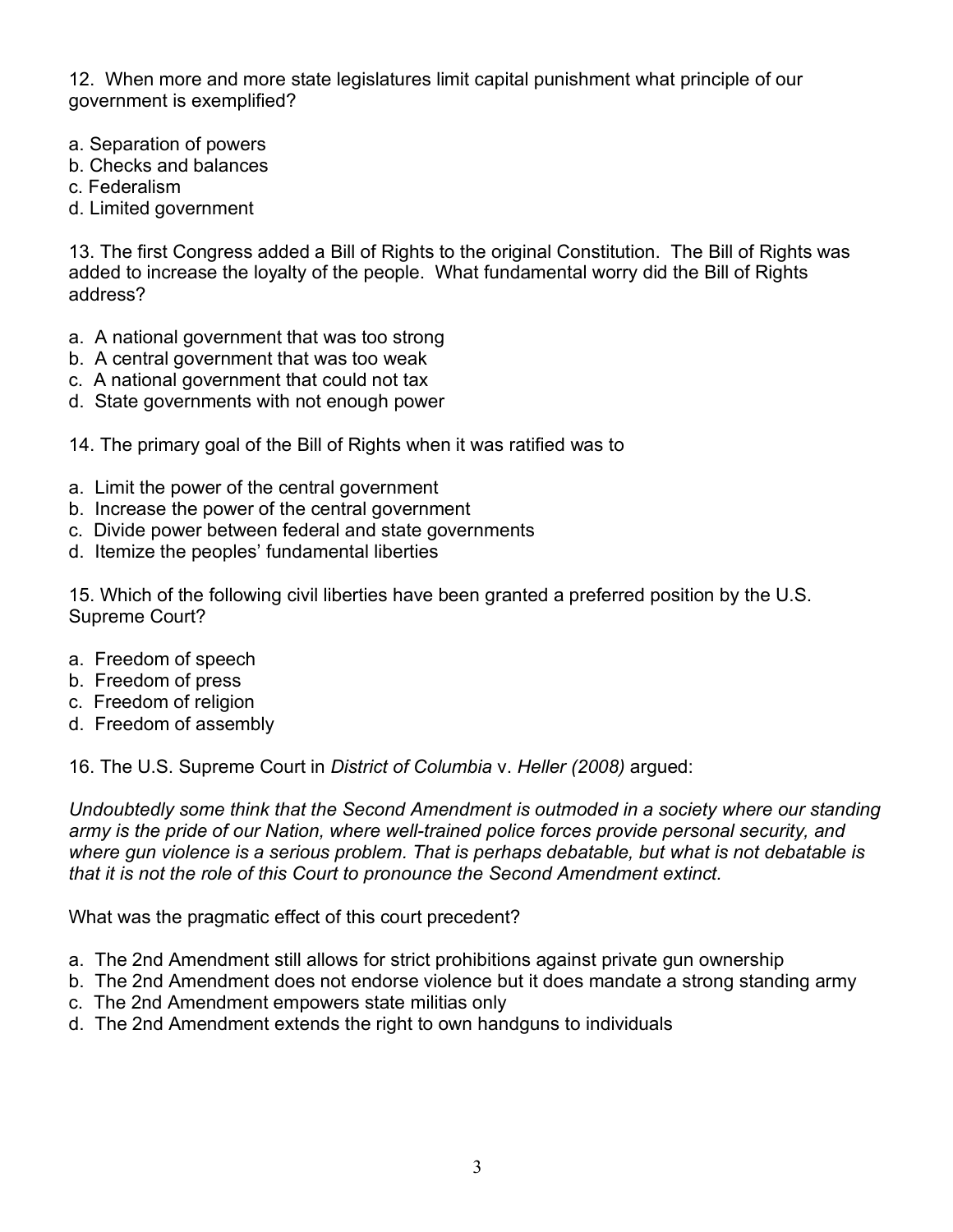- 17. Two clauses of the First Amendment deal with our religious liberty. They are
- a. Free exercise and establishment
- b. Free exercise and separation
- c. Separation and establishment
- d. Prohibition and establishment

18. Where in the U.S. Constitution would you find: *"In all criminal prosecutions, the accused shall enjoy the right to a speedy and public trial, by an impartial jury of the state and district wherein the crime shall have been committed, which district shall have been previously ascertained by law, and to be informed of the nature and cause of the accusation; to be confronted with the witnesses against him; to have compulsory process for obtaining witnesses in his favor, and to have the assistance of counsel for his defense."*

- a. First Amendment
- b. Third Amendment
- c. Fourth Amendment
- d. Sixth Amendment

19. Ultimately the U.S. Supreme Court is empowered to interpret what our laws and privileges mean. A number of landmark court cases have defined the meaning of our rights. Which of the following landmark court cases incorporated the exclusionary rule?

- a. Mapp v. Ohio (1961)
- b. Gideon v. Wainwright (1963)
- c. Griswold v. Connecticut (1965)
- d. Miranda v. Arizona (1966)

20. Privacy rights would appear to be one of our basic freedoms. In our lifetime our privacy rights have been compromised due to fear of further terrorist attacks. Congress has formally compromised our individual privacy rights through the passage of

- a. Dodd-Frank
- b. Federal Property Management Reform Act
- c. The Patriot and USA Freedom Acts
- d. Inspector General Empowerment Act

21. There has always been tension over what constitutes our individual liberties. Our freedoms have never been absolute. Courts have recognized limits. For example, the Court case *Roth* v. *United States* (1957) protected free speech but not

- a. Obscenity
- b. Overt criticism of the president
- c. Symbolic speech
- d. Adult entertainment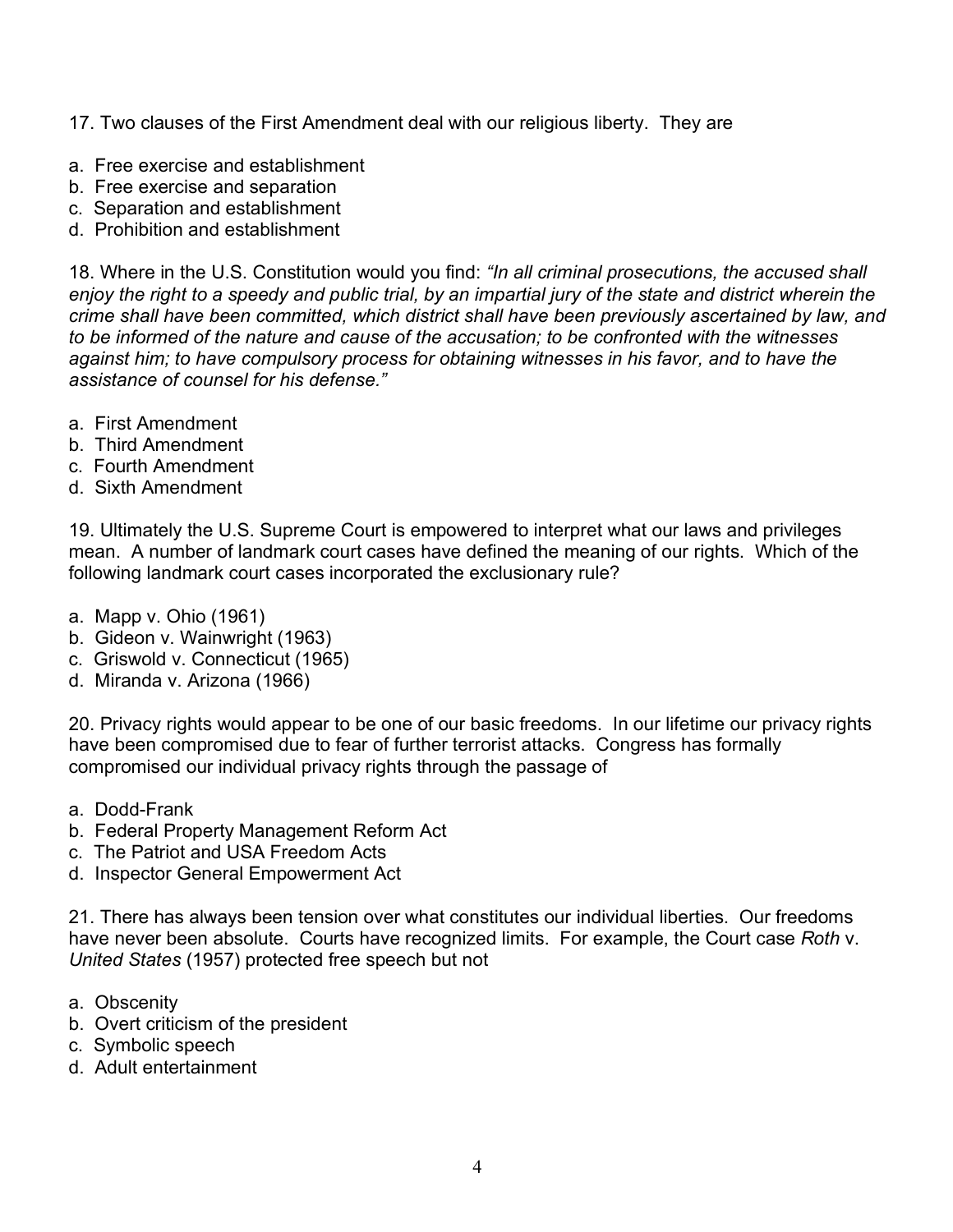22. Alexander Hamilton wrote in Federalist 51:

*If men were angels, no government would be necessary. If angels were to govern men, neither external nor internal controls on government would be necessary. In framing a government which is to be administered by men over men, the great difficulty lies in this: you must first enable the government to control the governed; and in the next place oblige it to control itself. A dependence on the people is, no doubt, the primary control on the government; but experience has taught mankind the necessity of auxiliary precautions.*

Which of the following statements best summarizes Hamilton's argument?

- a. Both the citizens and the government need to be checked and limited
- b. Governments primary job is to check its citizens in order to secure order
- c. The object of government is to create angels
- d. People depend on the government but the government does not depend on the people

23. The Selective Incorporation Doctrine shifted responsibility to the national government in a dramatic way. This power grab has resulted in all of the following EXCEPT

- a. Individual rights and liberties have been more thoroughly protected
- b. The Bill of Rights is now efficacious in each individual state
- c. State criminal codes were replaced by federal criminal codes
- d. The national government has become stronger
- 24. Before being selectively incorporated, the Second Amendment
- a. Could not prevent states from passing restrictive gun control laws
- b. Could not adequately arm militias
- c. Did not apply to citizens
- d. Did not prevent Congress from passing restrictive gun control laws
- 25. The arc of American government is a story characterized by
- a. Centralization
- b. De-centralization
- c. Centrifugal tendencies
- d. Increasing state and regional power

26. Ultimately the U.S. Supreme Court is empowered to interpret what our laws and privileges mean. A number of landmark court cases have defined the meaning of our rights. Which of the following landmark court cases extended the Second Amendment's right "to bear arms" to the states using the due process clause of the Fourteenth Amendment?

- a. Mapp v. Ohio (1961)
- b. Gideon v. Wainwright (1963)
- c. McDonald v. Chicago (2010)
- d. District of Columbia v. Heller (2008)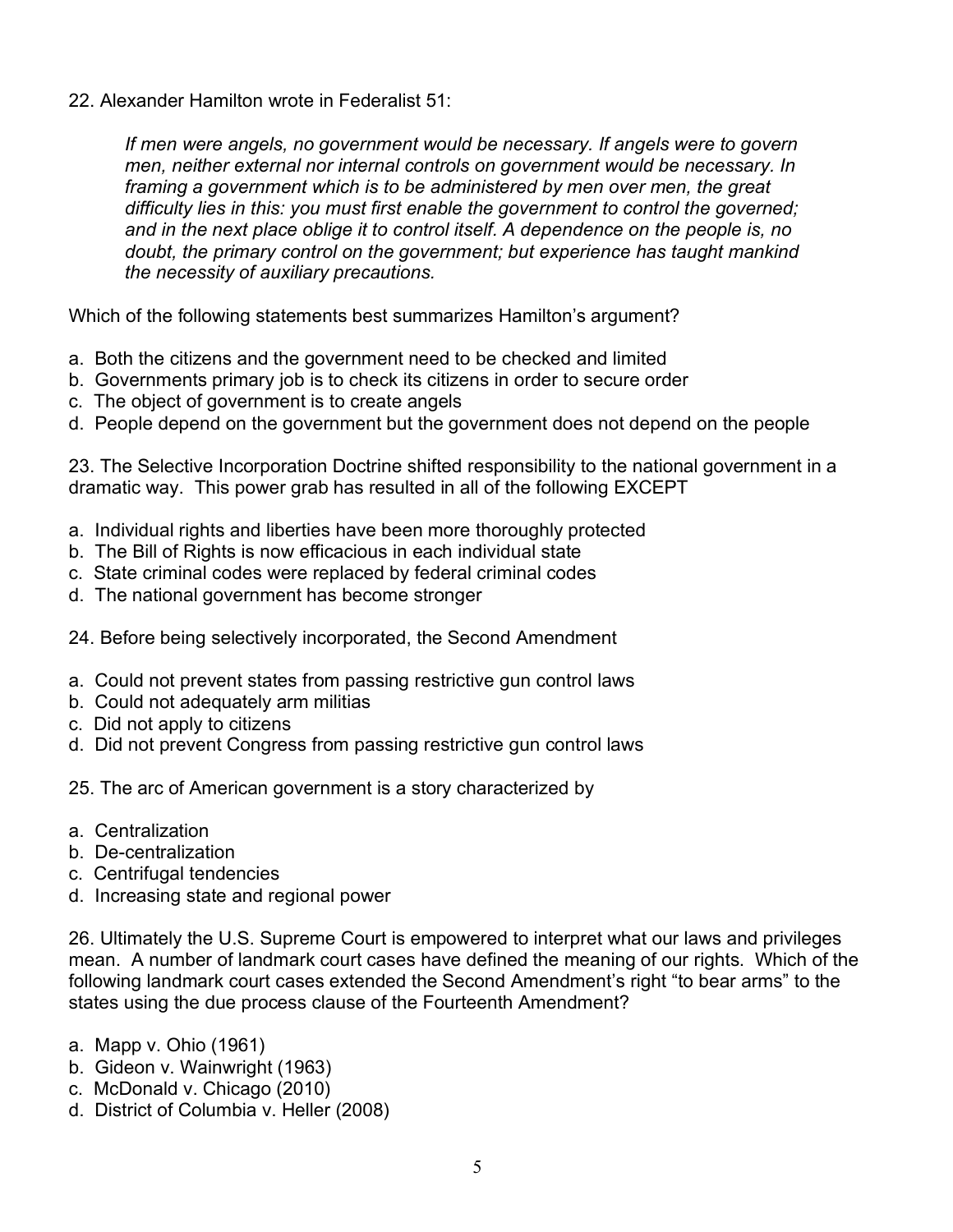27. Ultimately the U.S. Supreme Court is empowered to interpret what our laws and privileges mean. A number of landmark court cases have defined the meaning of our rights. Which of the following landmark court cases defined privacy as a fundamental legal protection found implicitly in the Bill of Rights?

- a. Mapp v. Ohio (1961)
- b. Gideon v. Wainwright (1963)
- c. Griswold v. Connecticut (1965)
- d. Miranda v. Arizona (1966)

28. Some have called the passage of the Fourteenth Amendment as equivalent to having a second constitutional convention. Why?

- a. Many of the earlier amendments were rendered null and void
- b. The legislative branch forfeited its "law making" power to the Supreme Court
- c. The commerce clause was elevated in its authority over state and local governments
- d. The national government assumed more authority over state and local governments.

29. The extension of the Bill of Rights to the States is called

- a. Full faith and credit
- b. Selective incorporation
- c. Privileges and immunities
- d. Judicial review

30. Some have called the passage of the Fourteenth Amendment as equivalent to having a second constitutional convention. The national government assumed more authority over state and local governments. What governing principles were advanced with the passage of the Fourteenth Amendment?

- a. Due process and equal protection
- b. Eminent domain and separation of powers
- c. Federalism and popular sovereignty
- d. Equal protection and direct election of Senators

31. The Bill of Rights from the beginning only protected our civil liberties from being infringed by the national government. This Supreme Court decision made clear that the rights contained in the first ten amendments did not apply to the states.

- a. Marbury v. Madison (1803)
- b. McCulloch v. Maryland (1819)
- c. Gibbons v. Ogden (1824)
- d. Barron v. Baltimore (1833)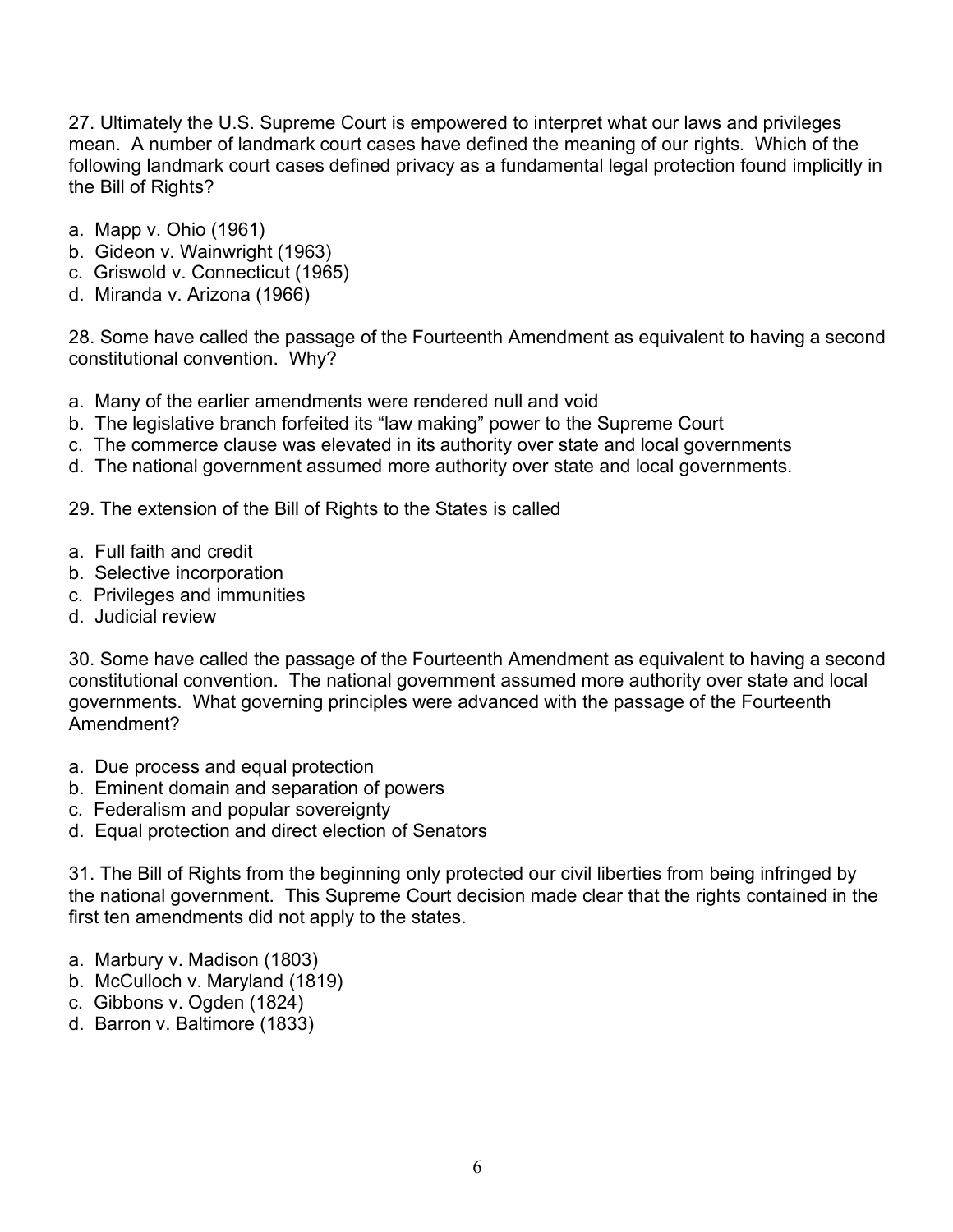32. In this court case the Supreme Court of the United States for the first time applied free speech to the States.

- a. Marbury v. Madison (1803)
- b. Dred Scott v. Sandford (1857)
- c. Gitlow v. New York (1925)
- d. Brown v. Board of Education (1954)

33. Ultimately the U.S. Supreme Court is empowered to interpret what our laws and privileges mean. A number of landmark court cases have defined the meaning of our rights. Which of the following landmark court cases extended privacy rights to include a woman's right to choose an abortion?

- a. Mapp v. Ohio (1961)
- b. Gideon v. Wainwright (1963)
- c. Griswold v. Connecticut (1965)
- d. Roe v. Wade (1973)

34. What resulted from "selective incorporation"?

- a. Little by little the Bill of Rights were applied to the states
- b. Little by little the presidency grew in power
- c. Little by little the Articles of Confederation were changed
- d. Little by little the new constitution was ratified

35. In addition to advancing personal liberties, the Fourteenth Amendment has often been used to support social movements as well. If personal liberties were advanced by "due process," social movements were advanced by

- a. "Eminent domain"
- b. "Equal protection"
- c. "Habeas corpus"
- d. "Estoppel" protections

36. **protects individuals and their individual rights. protects groups** and their equal treatment.

- a. Civil liberties; civil rights
- b. Civil rights; civil liberties
- c. Civil liberties; eminent domain
- d. Civil rights; eminent domain

37. Our form of democratic-republicanism upholds majority rules while putting in place protections for minority rights. When rights are extended to minority groups as a whole it is often referred to as

- a. Civil rights
- b. Social contracts
- c. Collective bargaining
- d. Civil societies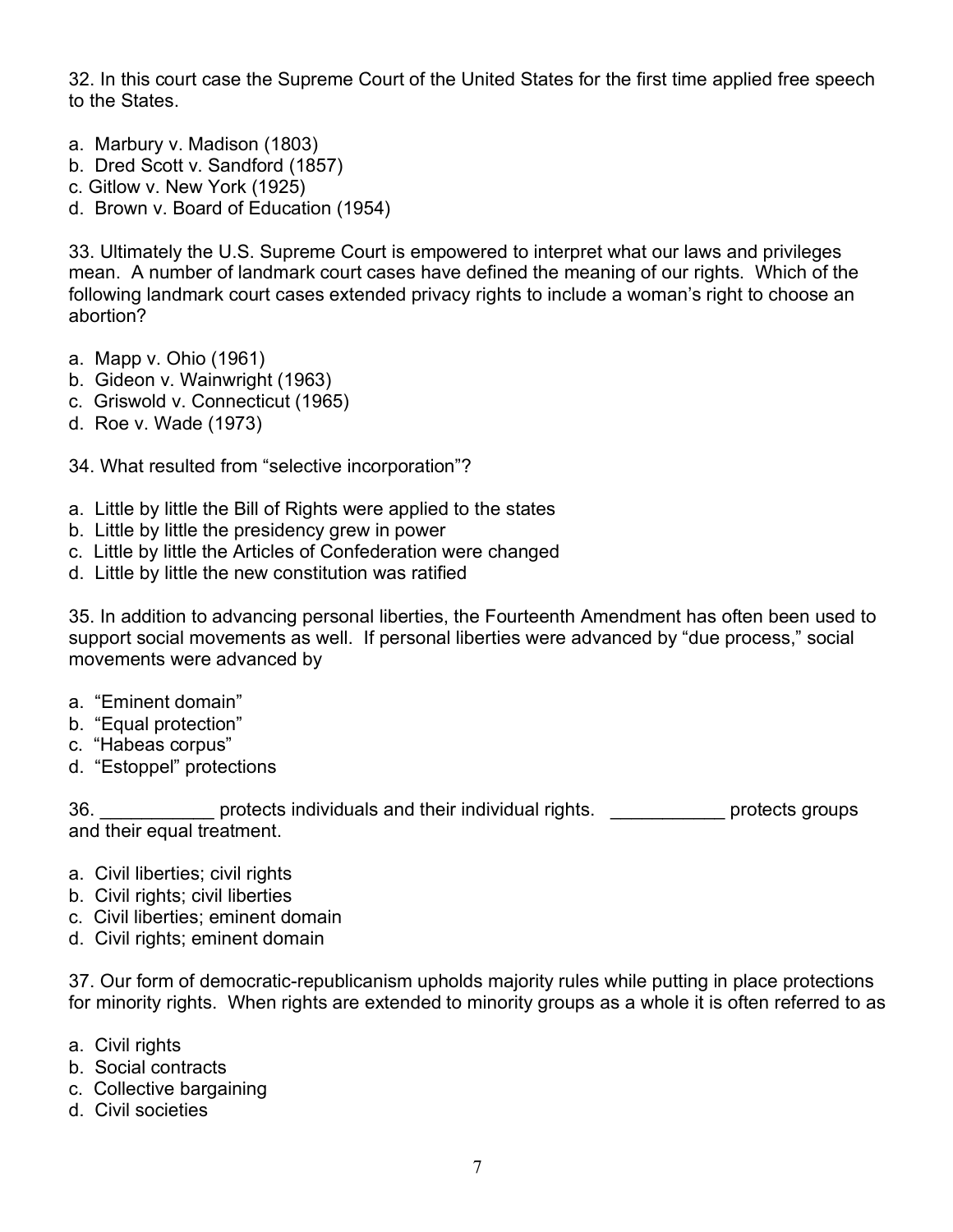38. Civil rights has been extended in a number of Supreme Court landmark cases. In which case would you read the following opinion:

"Segregation of white and colored children in public schools has a detrimental effect upon the colored children. The impact is greater when it has the sanction of the law, for the policy of separating the races is usually interpreted as denoting the inferiority of the negro group. A sense of inferiority affects the motivation of a child to learn. Segregation with the sanction of law, therefore, has a tendency to [retard] the educational and mental development of negro children and to deprive them of some of the benefits they would receive in a racial[ly] integrated school system...

We conclude that, in the field of public education, the doctrine of 'separate but equal' has no place. Separate educational facilities are inherently unequal. Therefore, we hold that the plaintiffs and others similarly situated for whom the actions have been brought are, by reason of the segregation complained of, deprived of the equal protection of the laws guaranteed by the Fourteenth Amendment."

- a. Gibbons v. Ogden (1824)
- b. Dred Scott v. Sandford (1857)
- c. Plessy v. Ferguson (1896)
- d. Brown v. Board of Education (1954)

39. Which of the following acts of the U.S. Congress outlawed discrimination in public accommodations based upon race?

- a. Brown v. Board of Education (1954)
- b. The Civil Rights Act of 1964
- c. The Voting Rights Act of 1965
- d. Baker v. Carr (1962)

40. African-Americans were not the only marginalized groups to win political victories in the wake of the civil rights movement. Title IX of the Education Amendments in 1972

- a. Prohibited any form of discrimination on the basis of age in educational activities
- b. Prohibited any form of discrimination on the basis of religion in educational activities
- c. Prohibited any form of discrimination on the basis of gender in educational activities
- d. Prohibited any form of discrimination on the basis of ethnicity in educational activities

41. Martin Luther King, Jr.'s essay *Letter from a Birmingham Jail* (1993) inspired many to fight for greater equality. King's personal message in this essay can be distilled down to

- a. "We hold these truths to be self evident that all men are equal."
- b. "Injustice anywhere is a threat to justice everywhere."
- c. "Racism is still with us."
- d. "I am for violence if non-violence means we continue postponing a solution."

42. Women as well saw their liberties improved during the civil rights movement thanks in part to a number of outspoken leaders. Betty Friedan and others founded the advocacy group

- a. The National Organization of Women (NOW)
- b. The U.S. Chamber of Commerce
- c. The American Federation of Labor (AFL)
- d. Americans for Democratic Action (ADA)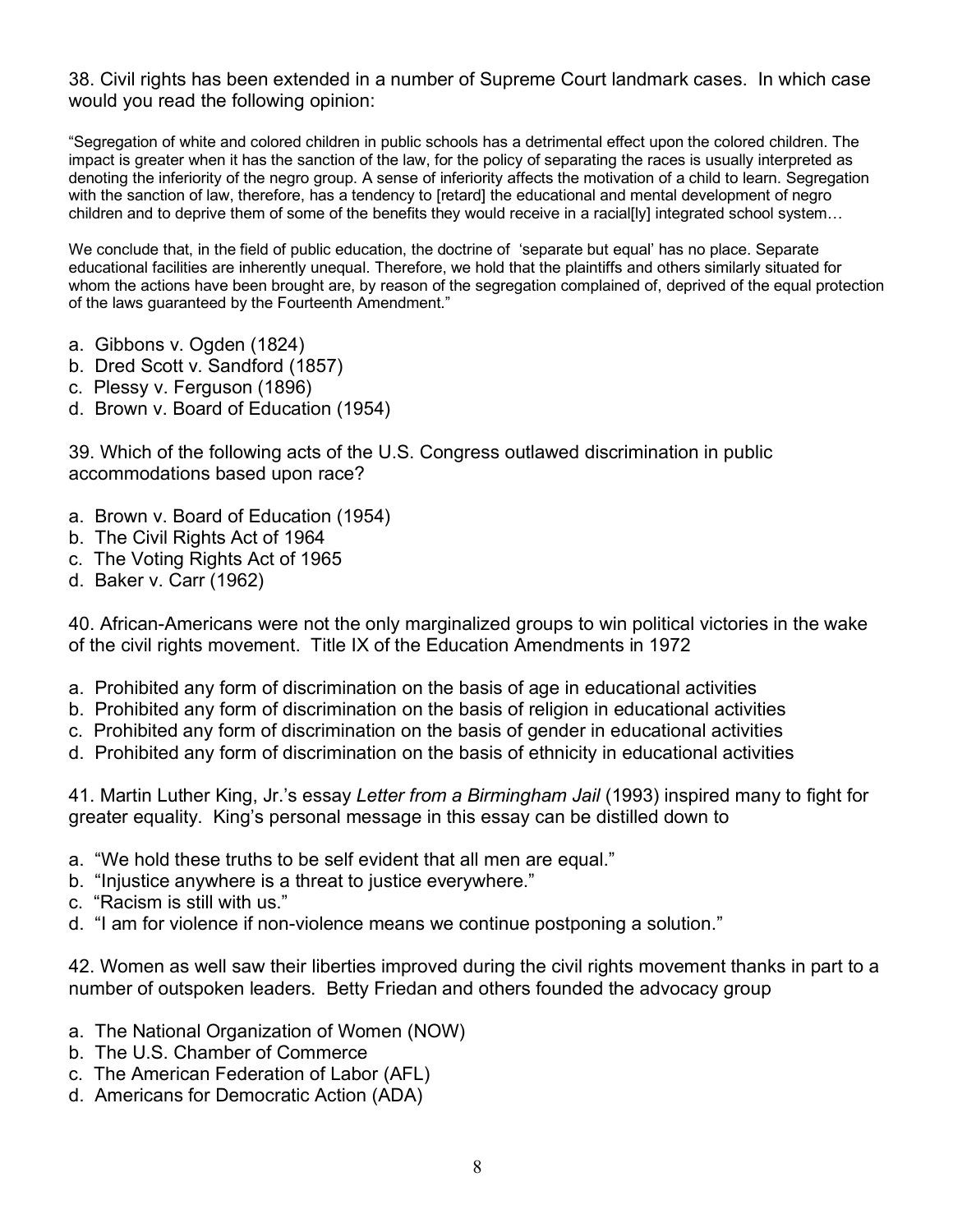43. Public policy promoting civil rights is influenced by citizen-state interactions and constitutional interpretation over time. There have been times when the state coercively acted to prevent full equality. In this case the U.S. Supreme Court ruled that "separate but equal" was constitutionally protected.

- a. *Barren* v. *Baltimore* (1833)
- b. *Plessy* v. *Ferguson* (1896)
- c. *Brown* v. *Board of Education* (1954)
- d. *Roe* v. *Wade* (1973)

44. The early civil rights movement in the 1950s found its greatest successes

- a. In the courts
- b. Through legislative action
- c. Via federal mandates
- d. By way of executive action

45. Segregation, discrimination and prejudice in places of commerce would no longer be accepted due to this historic piece of legislation:

- a. The European Recovery Program (1948)
- b. Civil Rights Act of 1964
- c. The Voting Rights Act of 1965
- d. The Motor Voter Bill (1993)

46. African-Americans were not the only marginalized groups to win political victories in the wake of the civil rights movement. One of the more notable victories occurred for women with this law that prohibited any form of discrimination on the basis of gender in any education program or activity.

- a. The Voting Rights Act of 1965
- b. The Equal Rights Amendment
- c. NOW
- d. Title IX of the Education Amendments of 1972

47. Which of the following best explains the role federalism plays on the extension of civil rights?

- a. Federalism often accelerates the extension of civil rights
- b. Federalism often delays and complicates the extension of civil rights
- c. Federalism often plays no role in the extension of civil rights
- d. Federalism explains why the civil rights movement was successful